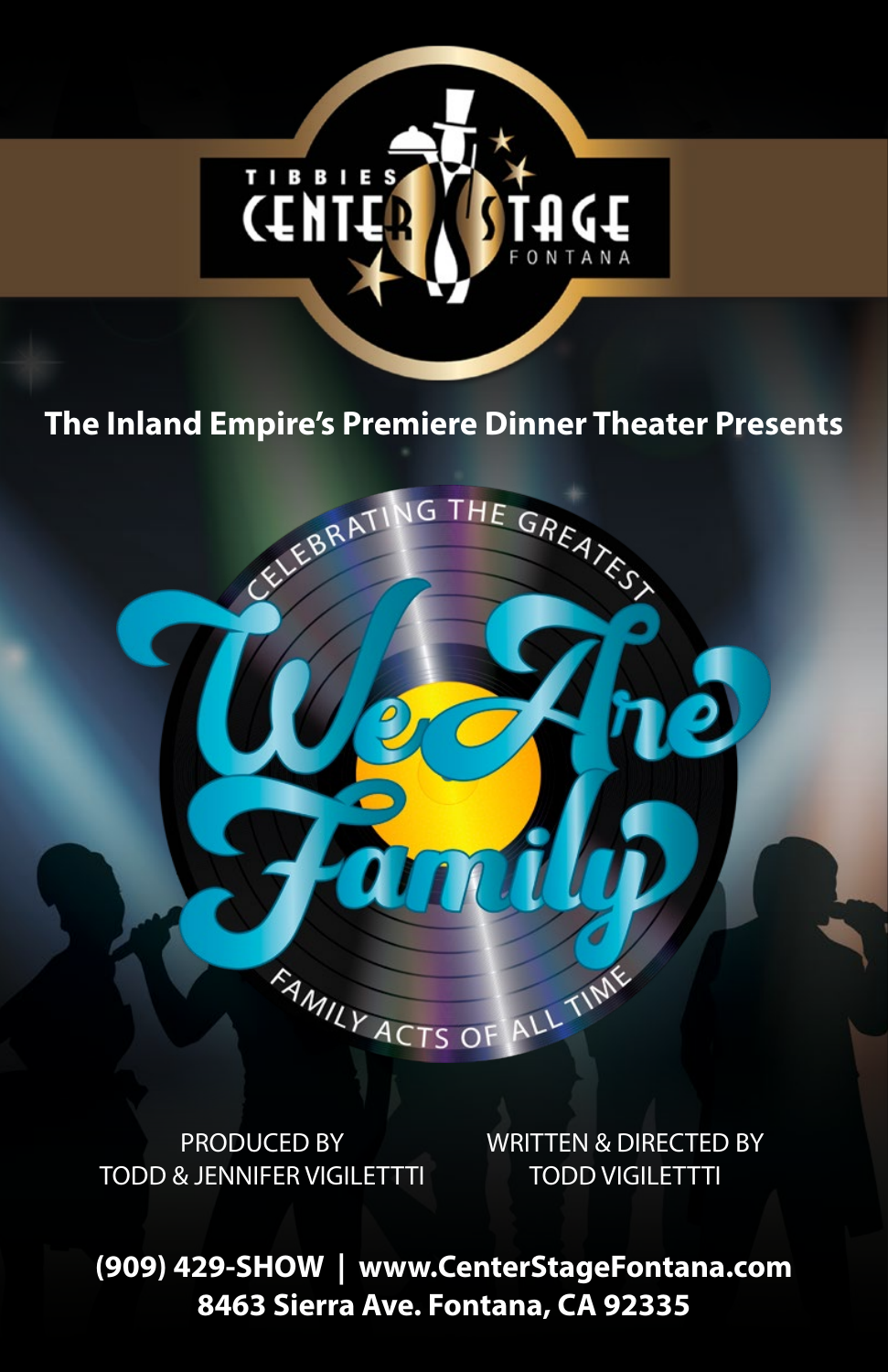



**KENNY GARY** is a true performer of the stage and has worked at perfecting his craft throughout many years of studying performing and teaching. Throughout his professional career, he has graced many stages on land and

sea for Holland America Line, Royal Caribbean, Carnival Cruise Lines, the Kennedy Center, and more. His theatre credits include Seaweed in *Hairspray*, C.C in *Dreamgirls*, Victor in *Smokey Joe's Cafe*, *Hello Dolly*, *Ragtime*, *Chicago*, *It's a Wonderful Life*, and Man 1 in *Songs For A New World*.



**DAVID MARCHESANO** is happy to be back at Center Stage having performed for TIBBIES, Center Stage and Stargazer Productions for the past 19 years. David has also toured the globe singing for Disney

Entertainment, Carnival Cruise Lines and other major production companies. Past favorite theatre credits include: Sonny Malone in *Xanadu* (Center Stage), Roger in *RENT* (Kelrik Productions), Emcee in *Cabaret* (Costa Mesa Playhouse), Riff Raff in *Rocky Horror* (Simi Valley CAC), Ethan in *Full Monty* (Candlelight Pavilion). Lots of love to Rylee, Emmett, Steph, Family and Friends for all of your love and support.



**CARLY MCLAURIN** is stoked to be returning to Center Stage in *We Are Family!* You may recognize her from the ensemble of *All Shook Up*, or most recently in *Rockin' The Keys*. She was born and raised in West Covina, Cali-

fornia and after a 10-year competitive cheerleading career, found her passion for theatre. She attended Cal State Fullerton University and received her B.F.A in Musical Theatre. Some of her favorite credits include Heather Duke in *Heathers*, Fiona in *Shrek the Musical*, Grumio/Vincentio in *Taming of the Shrew*, Charlotte Dennon in *Elf the Musica*l, and Brooke Wyndham in *Legally Blonde*. She would like to thank her family and friends for their constant support! carlymclaurin.com

**MAUREEN RUSSELL** is thrilled to be back performing at Center Stage! Maureen has directed and choreographed many shows on this stage, including *All Shook Up*, *Singin' In the Rain* and *Shrek*. Favorite cred-



its include: Amneris in *Aida*, The Witch in *Into the Woods*, Violet in *9 to 5*, Sarah in *Guys and Dolls*, *Carousel* (Barn Stage Company), *Baker's Wife* (Goodspeed), *Titanic* (Maine State Music Theatre). Director/Choreographer: *Legally Blonde*, *The Music Man*, *Footloose*, *Crazy For You*, *Bye Bye Birdie*; Director: *The Wiz*; Choreographer: *Young Frankenstein*, *Catch Me If You Can*, *Annie*; Award-winning songwriter / recording artist www.maureenrussellmusic.com, Voice Over Artist for animation and commercials, *Live it Up Productions* Corporate Entertainment, Sugar Shack Band, Holland America Cruise Lines. BA Musical Theatre University of Northern Colorado.

**JENNIFER VIGILETTI** Nothing makes Jennifer happier than making others happy. Favorite past roles include Tanya in *Mamma Mia* (Desert Theatricals), Velma Von Tussle in *Hairspray* (Center Stage Theater),



Miss Mazeppa in *Gypsy* (Center Stage Theater), Lady Jacqueline in *Me and My Girl* (Yorba Linda CLO), and as herself in numerous song and dance revues at TIBBIES Dinner Theater. Executive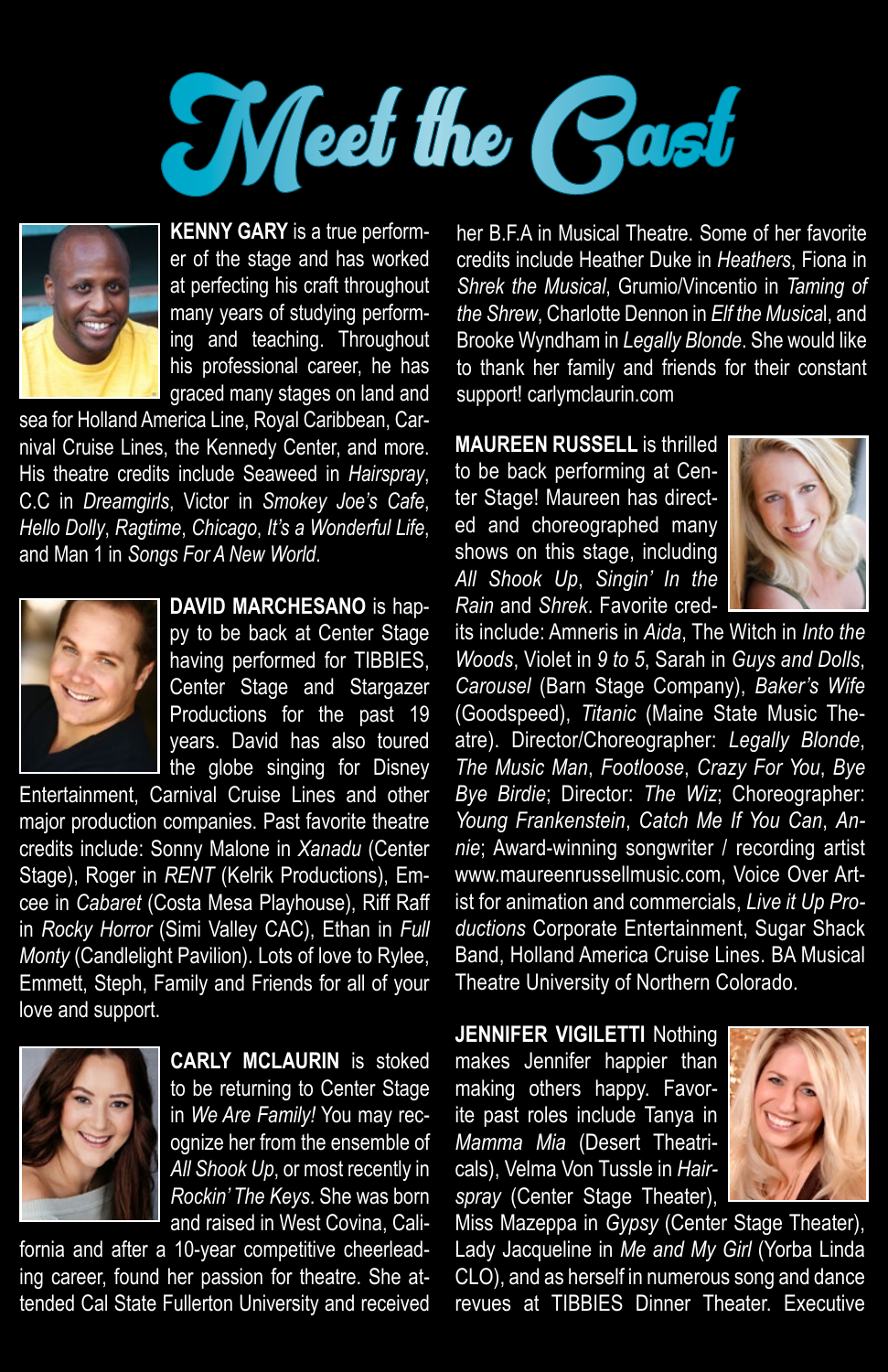Producer, Choreographer and Costumer for the entertainment division of her and her husband's production company, Stargazer Productions, Jennifer graduated from UC Irvine (BA in Drama), will be celebrating her 25th anniversary with Todd this fall and is one very proud mom of her dear daughter, Paige, now in her Junior year at OCSA. StargazerProductions.com



**TODD VIGILETTI** is the cofounder, director and president of Stargazer Productions. His vast knowledge and 20+ years of experience in the entertainment industry drive the company's great success. Todd

has produced over 300 events and theatrical productions. From national conventions to celebrity concerts to dinner theater, he is fully versed in every entertainment genre. As a performer, Todd has made over 5,000 appearances at TIBBIES over the years. He is an award-winning vocalist and emcee, has performed in 27 of the 50 states, and has been featured on many local television variety shows. You may have even seen Todd perform at the Las Vegas Hilton, Bellagio Hotel, Mandalay Bay Resort, or Bally's Hotel and Casino in Las Vegas!

**CANDACE WASHINGTON** performed with the 1st National Tour of *Summer: The Donna Summer Musical* as Under Study Disco Donna and featured ensemble Michael! Candace attended



Biola University and earned a degree in Voice Studies from the Conservatory of Music, B.A. in Clinical Psychology, and minor in Theology. She performed 4 years on the L.A. Clippers Dance Team, sang the National Anthem for multiple NBA games, and starred in the docu-series L.A. Clippers Dance Squad on E! Network. Credits: *Oklahoma* (Pittsburgh CLO), *Singin' in the Rain* (McCoy Rigby), *Ragtime* (Pasadena Playhouse), Dance Captain (Pasadena Playhouse), *Cabaret* (McCoy Rigby Entertainment), *Parade* (3D theatricals), *In The Heights* (Musical Theater West). Candace is a Disney AGVA (American Guild of Variety Artists) Principal Swing and plays roles such as Princess Tiana in *Mickey's Magical Map*, Queenie/The Queen of New Orleans in *Queenie and the Royal Street Bachelors*, Dime in *Five & Dime*, vocalist/character actor in *Lion King*, and DeeJay DJ/Host in *Disney's Junior Dance Party*. #PraiseHIM Socials: @ @Candacej.washington



| Exec. ProducersTodd & Jen Vigiletti SpotlightLaura Budnovich |
|--------------------------------------------------------------|
| Writer/DirectorTodd Vigiletti PianoRonda Rubio               |
| Lighting DesignMike Hogan BassShayne Stronks                 |
| Audio EngineerRobert Conrad CostumesJennifer/Tammy Vigiletti |

**This choreograpy for this show was a collaborative effort and each cast member choreographed a different section of the show. We thank them all so much!**

**BE THE FIRST TO HEAR ABOUT NEW SHOWS AND SPECIAL DEALS!**

Text TIBBIESCS to 22828 to get email updates from Center Stage!



**@CenterStageTheater @CSFontana @CSTheaterFontana**